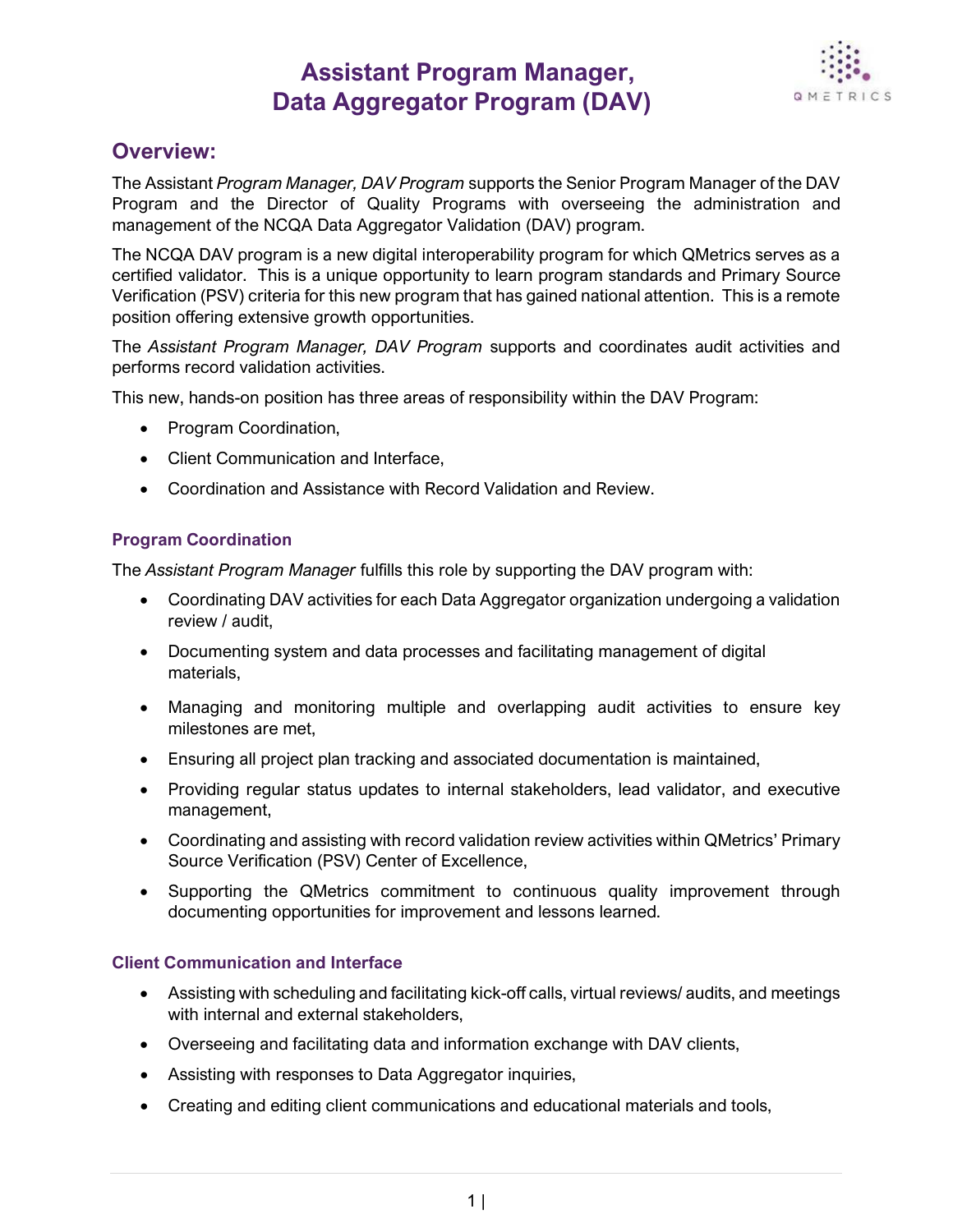# **Assistant Program Manager, Data Aggregator Program (DAV)**



- Moderating virtual audit reviews and taking notes of audit discussions and follow-up items,
- General client management.

### **Record Validation and Review**

- Document that the integrity of the data is maintained from the original source received from the data submitter (Electronic Medical Record) to the Data Aggregator to the Exported destination.
- Reviewing of EHR documentation, continuity of care documents (CCD), and XML program / records for the purpose of data validation and reconciliation utilizing predetermined application of scoring criteria,
- Ensuring accurate application of record validation scoring methodology and criteria for identifying case disposition,
- Recording clear and concise documentation and follow-ups to include identification of trends and patterns.
- Demonstrate critical thinking skills to summarize and present findings for complex cases pending confirmation of senior reviewer.

## **Qualifications:**

### **Education/Certification:**

- Bachelor's Degree (health care related field preferred)
- Equivalent combination of education and/or work experience may be substituted.

### **Relevant Work Experience:**

- 2+ years project management experience
- 1+ years demonstrated experience as a primary liaison for external clients and/or vendors.
- Exposure to medical record review

### **Specialized Knowledge, Skills, and Abilities:**

- Proficient in standard business productivity software applications (Microsoft 365: Word, Excel, PowerPoint, SharePoint, Teams)
- Project management tool(s) proficiency
- Ability to organize and coordinate multiple simultaneous tasks in a team environment to deliver process improvement for the organization
- Demonstrated flexibility in approach & follow up to achieve resolution of identified issues